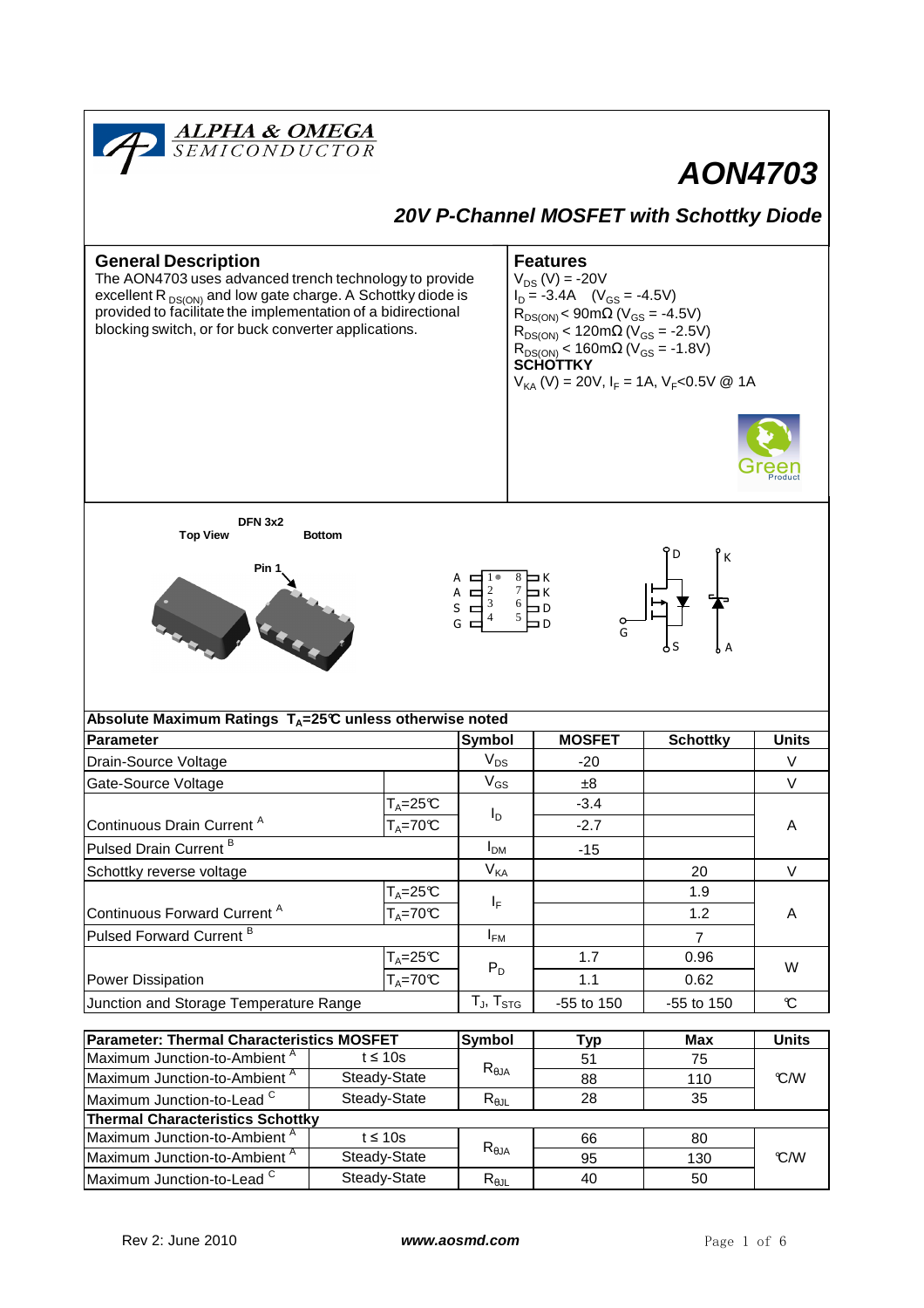| <b>Symbol</b>                          | <b>Parameter</b>                      | <b>Conditions</b>                                               | Min    | <b>Typ</b> | Max  | <b>Units</b> |
|----------------------------------------|---------------------------------------|-----------------------------------------------------------------|--------|------------|------|--------------|
| <b>STATIC PARAMETERS</b>               |                                       |                                                                 |        |            |      |              |
| <b>BV</b> <sub>DSS</sub>               | Drain-Source Breakdown Voltage        | $I_D = -250 \mu A$ , $V_{GS} = 0V$                              | -20    |            |      | V            |
| $I_{\text{DSS}}$                       | Zero Gate Voltage Drain Current       | $V_{DS}$ =-20V, $V_{GS}$ =0V                                    |        |            | $-1$ | μA           |
|                                        |                                       | $T_J = 55C$                                                     |        |            | -5   |              |
| $I_{\rm GSS}$                          | Gate-Body leakage current             | $V_{DS} = 0V$ , $V_{GS} = \pm 8V$                               |        |            | ±100 | nA           |
| $V_{GS(th)}$                           | Gate Threshold Voltage                | $V_{DS} = V_{GS} I_D = -250 \mu A$                              | $-0.4$ | $-0.65$    | $-1$ | $\vee$       |
| $I_{D(ON)}$                            | On state drain current                | $V_{GS} = -4.5V$ , $V_{DS} = -5V$                               | $-15$  |            |      | A            |
| $R_{DS(ON)}$                           | Static Drain-Source On-Resistance     | $V_{GS}$ =-4.5V, $I_{D}$ =-3.4A                                 |        | 51         | 90   |              |
|                                        |                                       | $T_J = 125C$                                                    |        | 64         | 135  | $m\Omega$    |
|                                        |                                       | $V_{GS}$ =-2.5V, $I_{D}$ =-2.5A                                 |        | 65         | 120  | $m\Omega$    |
|                                        |                                       | V <sub>GS</sub> =-1.8V, I <sub>D</sub> =-1.5A                   |        | 83         | 160  | $m\Omega$    |
| $g_{FS}$                               | <b>Forward Transconductance</b>       | $V_{DS} = -5V$ , $I_D = -3.4A$                                  |        | 12         |      | S            |
| $\rm V_{SD}$                           | Diode Forward Voltage                 | $IS=-1A, VGS=0V$                                                |        | $-0.7$     | $-1$ | V            |
| $I_{\rm S}$                            | Maximum Body-Diode Continuous Current |                                                                 |        |            | $-2$ | A            |
| <b>DYNAMIC PARAMETERS</b>              |                                       |                                                                 |        |            |      |              |
| $C_{\text{iss}}$                       | Input Capacitance                     | $V_{GS}$ =0V, $V_{DS}$ =-10V, f=1MHz                            |        | 560        | 745  | рF           |
| $\mathbf{C}_{\mathrm{oss}}$            | <b>Output Capacitance</b>             |                                                                 |        | 80         |      | рF           |
| $C_{\rm rss}$                          | Reverse Transfer Capacitance          |                                                                 |        | 70         |      | рF           |
| $R_{g}$                                | Gate resistance                       | $V_{GS}$ =0V, $V_{DS}$ =0V, f=1MHz                              |        | 15         | 23   | Ω            |
| <b>SWITCHING PARAMETERS</b>            |                                       |                                                                 |        |            |      |              |
| $\mathsf{Q}_{\mathsf{g}}$              | <b>Total Gate Charge</b>              | $V_{GS}$ =-4.5V, $V_{DS}$ =-10V, $I_{D}$ =-3.4A                 |        | 8.5        | 11   | пC           |
| $\mathsf{Q}_{\text{gs}}$               | Gate Source Charge                    |                                                                 |        | 1.2        |      | nC           |
| $\mathsf{Q}_{\underline{\mathsf{gd}}}$ | Gate Drain Charge                     |                                                                 |        | 2.1        |      | пC           |
| $t_{D(0n)}$                            | Turn-On DelayTime                     |                                                                 |        | 7.2        |      | ns           |
| $t_r$                                  | Turn-On Rise Time                     | $V_{GS}$ =-4.5V, $V_{DS}$ =-10V, R <sub>L</sub> =2.9 $\Omega$ , |        | 36         |      | ns           |
| $t_{D(off)}$                           | Turn-Off DelayTime                    | $R_{\text{GEN}} = 3\Omega$                                      |        | 53         |      | ns           |
| $\mathbf{t}_\text{f}$                  | Turn-Off Fall Time                    |                                                                 |        | 56         |      | ns           |
| $\mathfrak{t}_{\text{rr}}$             | Body Diode Reverse Recovery Time      | $I_F = -3.4A$ , dl/dt=100A/ $\mu$ s                             |        | 37         | 49   | ns           |
| $Q_{rr}$                               | Body Diode Reverse Recovery Charge    | $I_F = -3.4A$ , dl/dt=100A/ $\mu$ s                             |        | 27         |      | nС           |
| <b>SCHOTTKY PARAMETERS</b>             |                                       |                                                                 |        |            |      |              |
| $\mathsf{V}_\mathsf{F}$                | Forward Voltage Drop                  | $I_F = 1A$                                                      |        | 0.4        | 0.5  | $\vee$       |
| $I_{rm}$                               | Maximum reverse leakage current       | $V_R = 16V$                                                     |        |            | 0.2  | mA           |
|                                        |                                       | $V_R$ =16V, T <sub>J</sub> =125°C                               |        |            | 20   |              |
| $C_T$                                  | Junction Capacitance                  | $V_R = 10V$                                                     |        | 44         |      | рF           |
| $\mathfrak{t}_{\text{rr}}$             | Schottky Reverse Recovery Time        | $I_F = 1A$ , dl/dt=100A/ $\mu$ s                                |        | 11         | 14   | ns           |
| $Q_{rr}$                               | Schottky Reverse Recovery Charge      | $I_F = 1A$ , dl/dt=100A/ $\mu$ s                                |        | 2.5        |      | nC           |

#### **Electrical Characteristics (TJ=25°C unless otherwise noted)**

A: The value of R <sub>θJA</sub> is measured with the device mounted on 1in<sup>2</sup> FR-4 board with 2oz. Copper, in a still air environment with T<sub>A</sub> = 25°C. The value in any given application depends on the user's specific board design.

B: Repetitive rating, pulse width limited by junction temperature.

C. The R  $_{\text{dA}}$  is the sum of the thermal impedence from junction to lead R  $_{\text{dL}}$  and lead to ambient.

D. The static characteristics in Figures 1 to 6 are obtained using t ≤ 300µs pulses, duty cycle 0.5% max.

E. These tests are performed with the device mounted on 1 in<sup>2</sup>FR-4 board with 2oz. Copper, in a still air environment with T<sub>A</sub>=25°C. The SOA curve provides a single pulse rating.

F. The current rating is based on the  $t \leqslant 10$ s thermal resistance rating.

COMPONENTS IN LIFE SUPPORT DEVICES OR SYSTEMS ARE NOT AUTHORIZED. AOS DOES NOT ASSUME ANY LIABILITY ARISING OUT OF SUCH APPLICATIONS OR USES OF ITS PRODUCTS. AOS RESERVES THE RIGHT TO IMPROVE PRODUCT DESIGN, FUNCTIONS AND RELIABILITY WITHOUT NOTICE.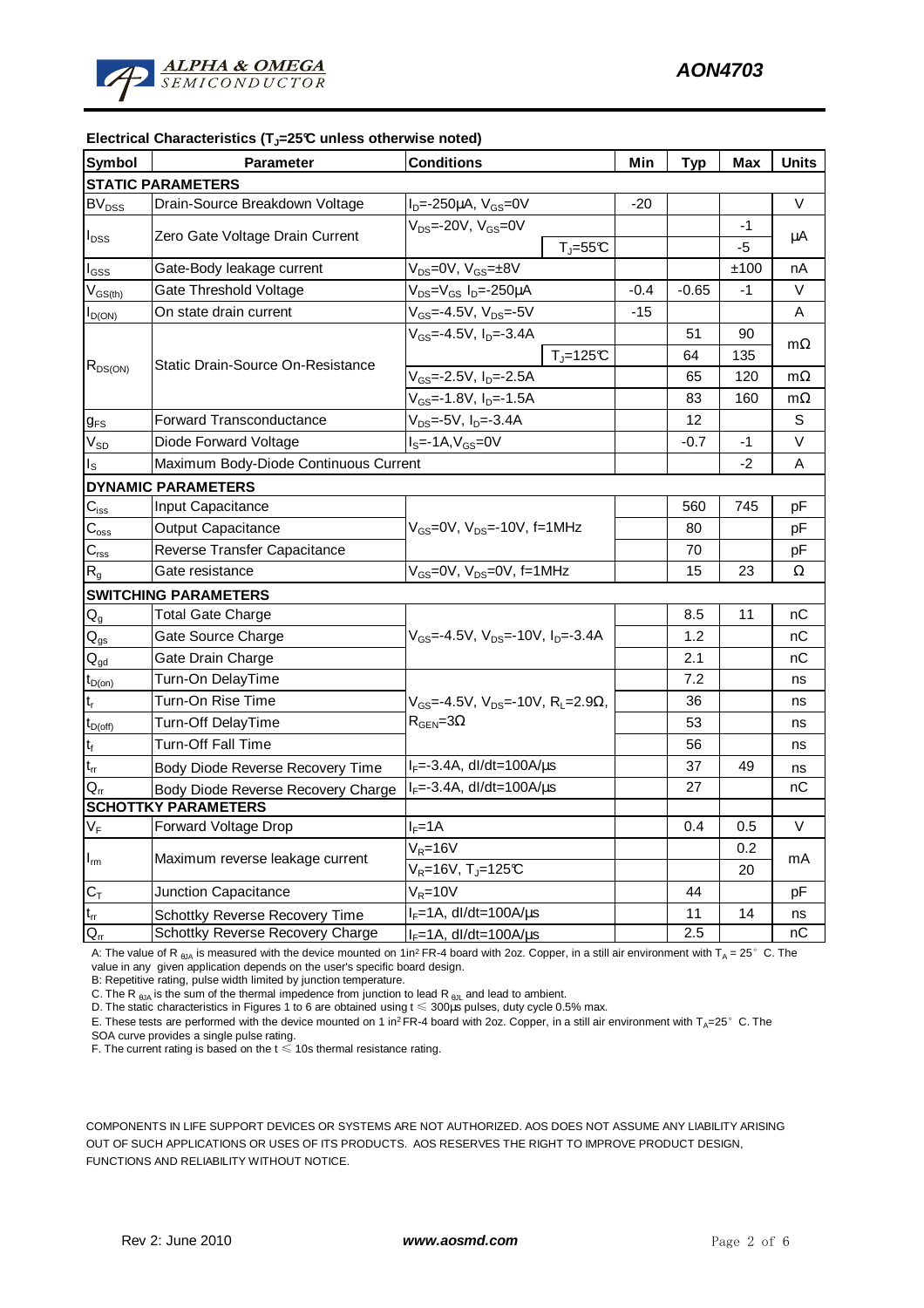

#### **TYPICAL ELECTRICAL AND THERMAL CHARACTERISTICS**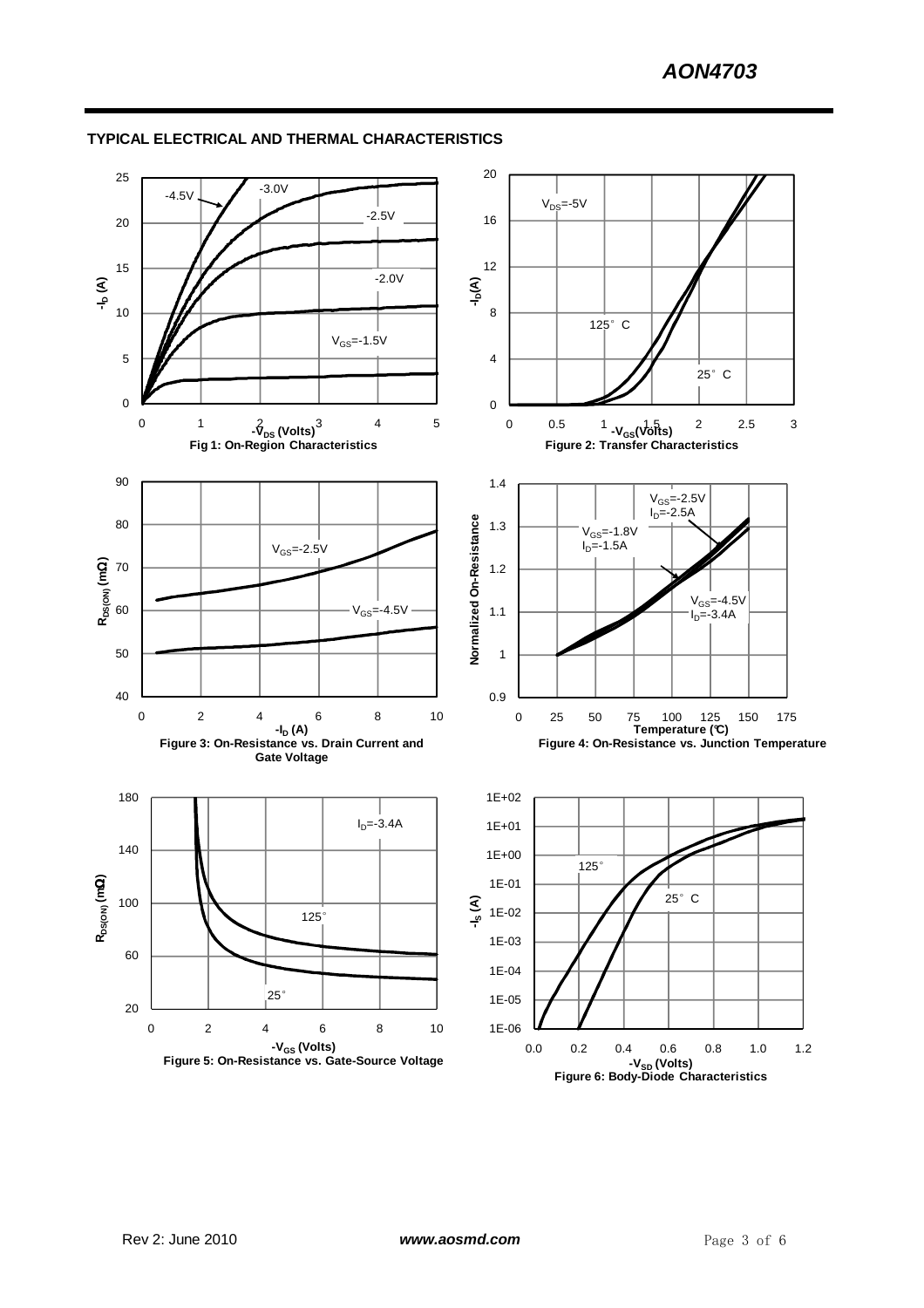

#### **TYPICAL ELECTRICAL AND THERMAL CHARACTERISTICS**

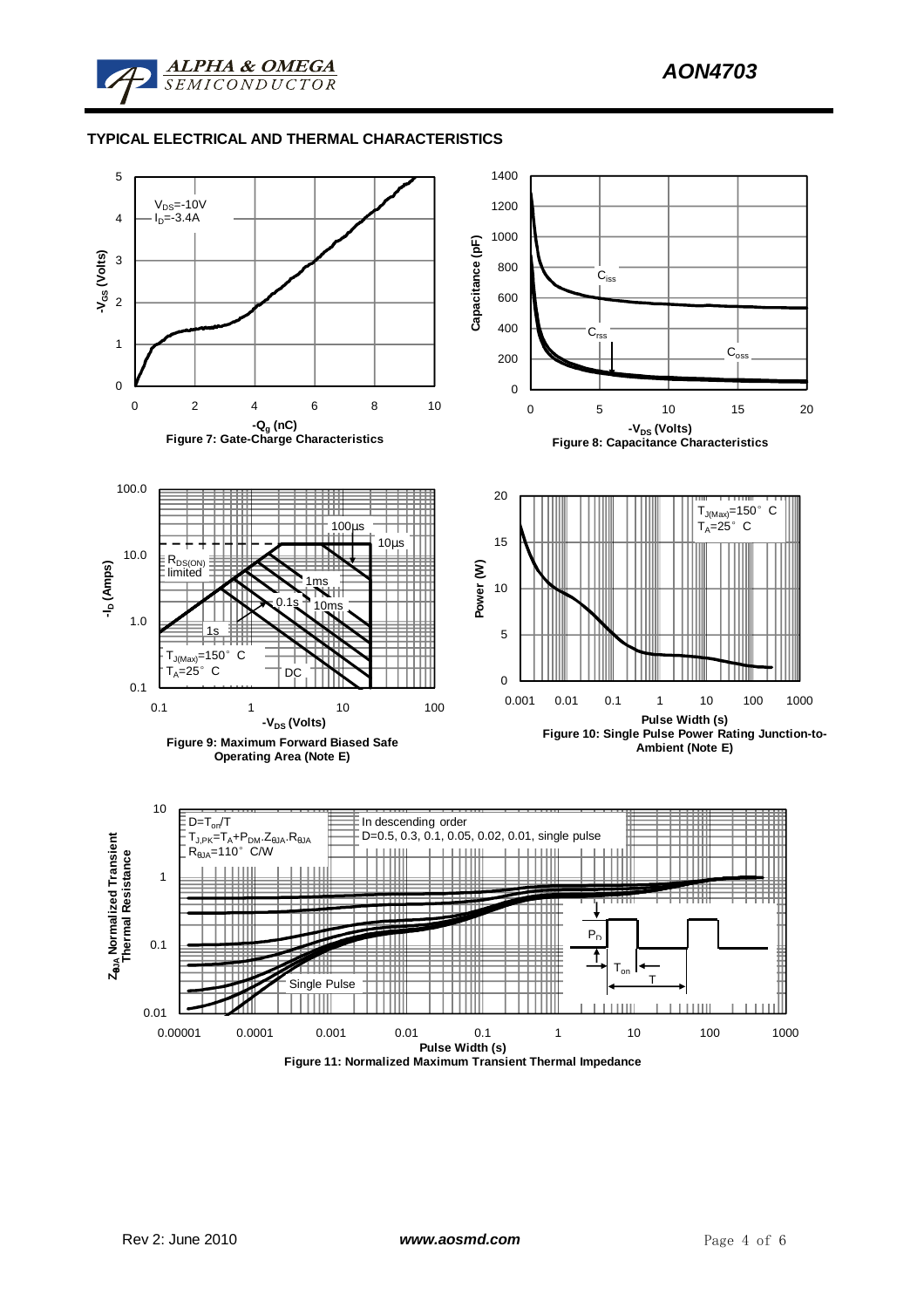

#### **TYPICAL ELECTRICAL AND THERMAL CHARACTERISTICS: SCHOTTKY**